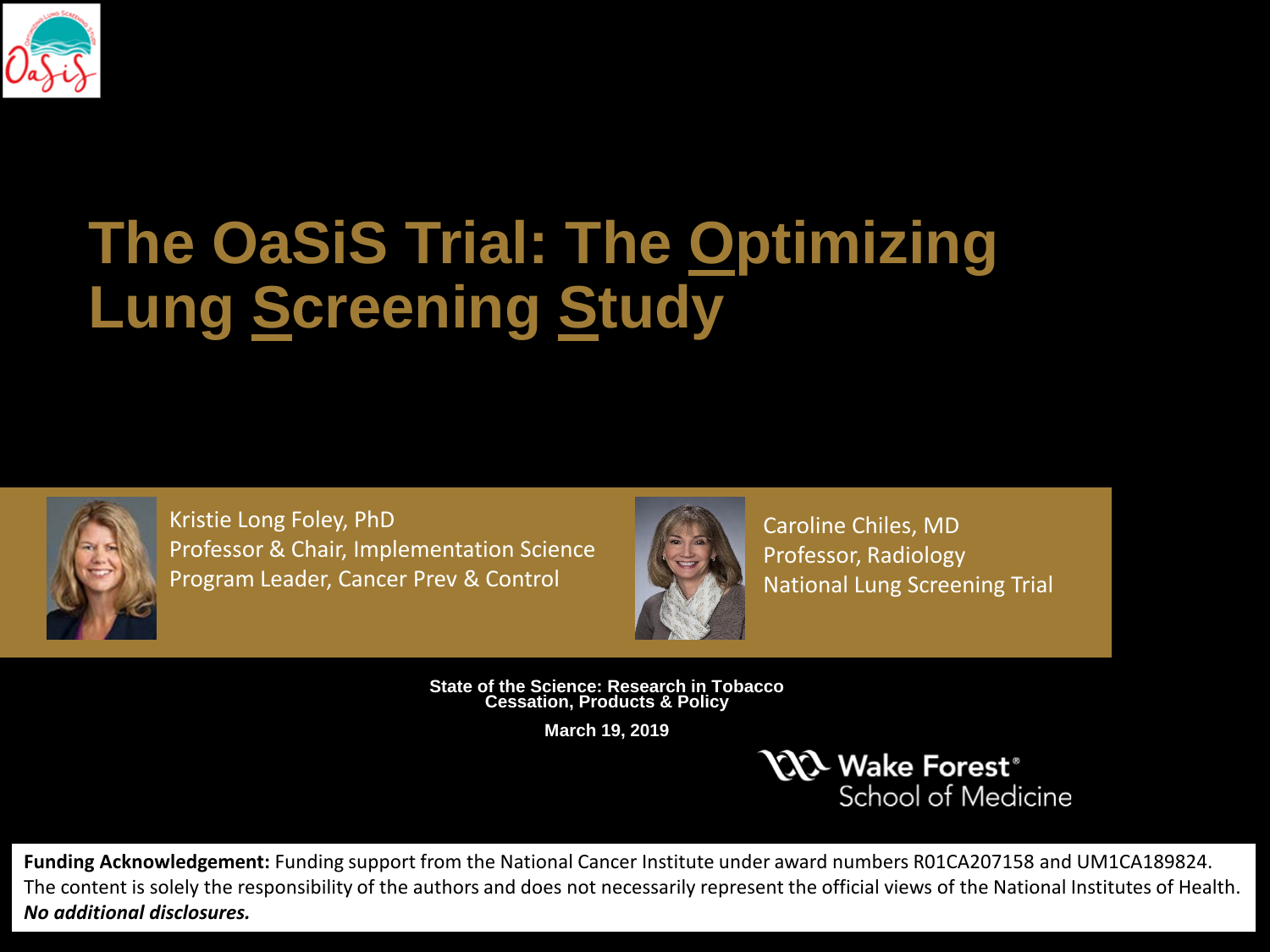

# **Study Aims**

*Goal: To identify the best ways to implement evidence-based smoking cessation support at the point-of-care for lung screening patients.*

- **Aim 1:** Evaluate a multi-faceted implementation strategy to improve smoking cessation rates among 1,300 patients who present for lung cancer screening in 26 community-based practices.
	- Measurement: Baseline (current smokers), 14-day, 3 months, 6 months
	- Primary Endpoint: 7-day abstinence w/ cotinine validation (6 months)
- **Aim 2:** Characterize the adoption and adaptation of evidence-based tobacco cessation strategies
	- Measurement: Organizational survey, key informants, observational/site visit
	- Program reach, feasibility, acceptability, fidelity, adaptation
- **Aim 3:** Develop and evaluate an implementation toolkit

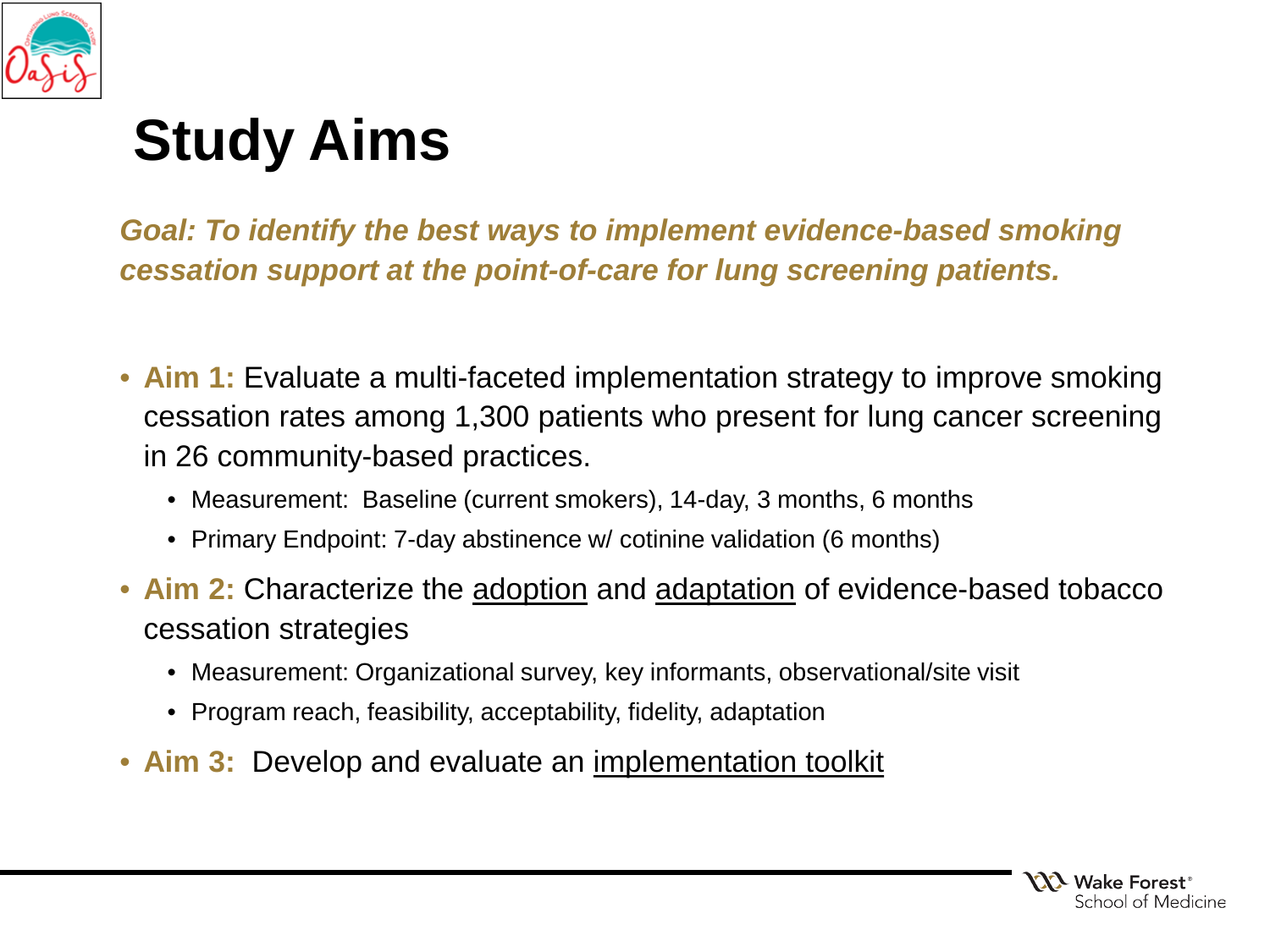

## **Study Design & Implementation Strategies**





A program of the National Cancer Institute of the National Institutes of Health

> **YXX** Wake Forest<sup>®</sup> School of Medicine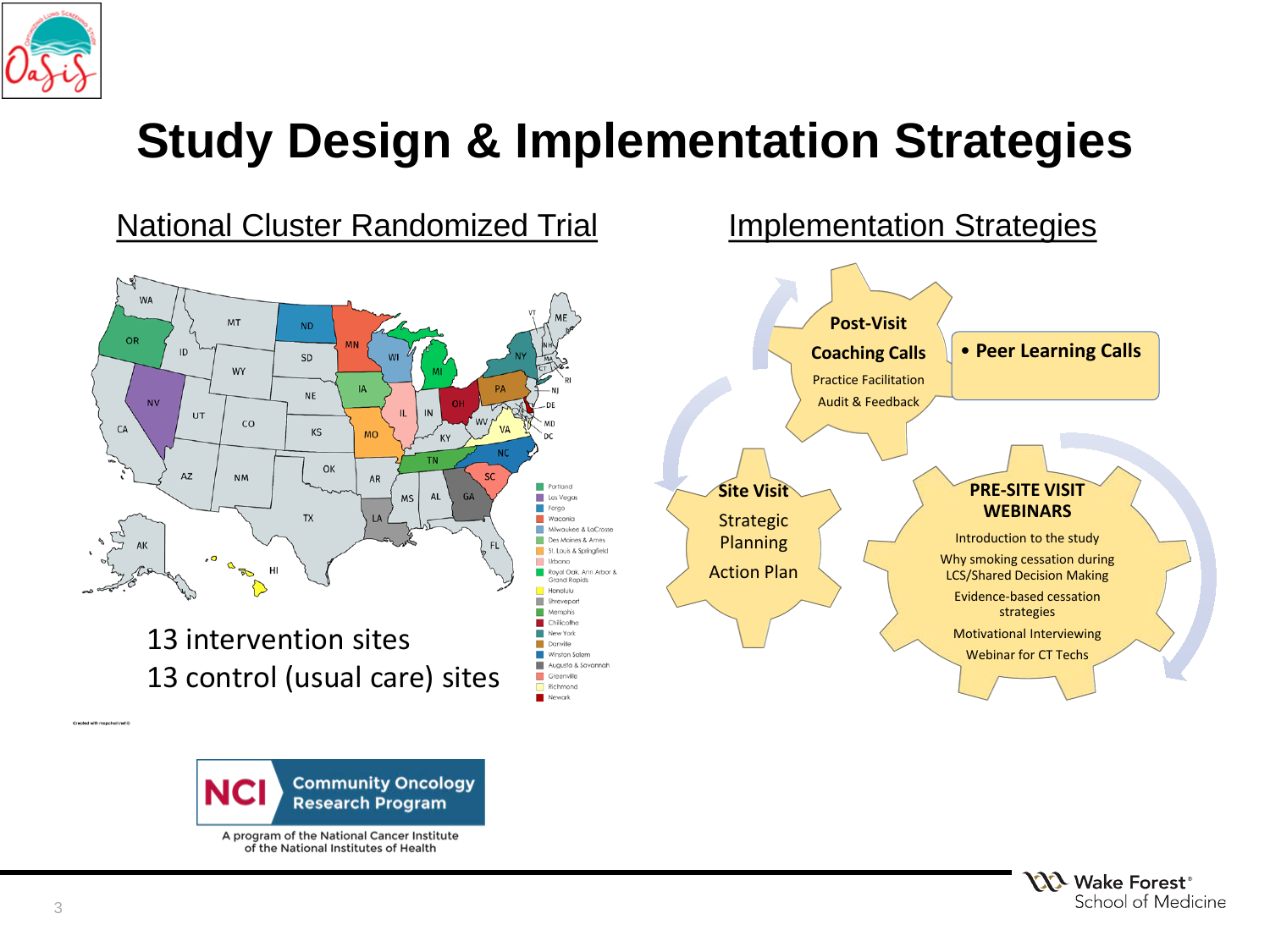#### Snapshot:

#### **OASIS TEAM SITE VISIT ACTION PLAN**



| <b>Strategies we think are</b><br>feasible in our imaging<br>site                                         | HOW?                                                                                                                                                                                                                                                                            | <b>WHO IS RESPONSIBLE?</b>                                                                                         | <b>BY WHEN?</b>                             | <b>Status Update on</b><br>4/16 Coaching Call                                                                                                                                                                                                            |
|-----------------------------------------------------------------------------------------------------------|---------------------------------------------------------------------------------------------------------------------------------------------------------------------------------------------------------------------------------------------------------------------------------|--------------------------------------------------------------------------------------------------------------------|---------------------------------------------|----------------------------------------------------------------------------------------------------------------------------------------------------------------------------------------------------------------------------------------------------------|
| Messaging in the imaging<br>report                                                                        | Add auto text to imaging report<br>template - will include<br>hyperlinks to smokefree.gov,<br>smokefreetxt.gov, and<br>Tennessee guitline.                                                                                                                                      | Dr. Optican                                                                                                        | Within one week                             | <b>DONE!</b>                                                                                                                                                                                                                                             |
| Send patients who smoke a<br>message/alert in MyChart<br>that includes links to<br>resources for quitting | Identify the correct person to<br>approve and program updates in<br>EPIC to enable this functionality                                                                                                                                                                           | Emma                                                                                                               | Provide update<br>on first coaching<br>call | Emma still working on<br>this one asked for<br>Wake team to send the<br>appropriate text.                                                                                                                                                                |
| Provide take home<br>Quitkit/packet of materials<br>with resources to support<br>patients to quit         | Identify what materials<br>(brochures/handouts) and items<br>would be useful to our patients,<br>obtain required branding<br>information<br>Consider how/where to best<br>deliver these in work flow<br>Keep minimal number in CT<br>rooms and store excess in<br>NCORP offices | WF team to provide some draft<br>materials and ideas<br>Stacy & Whitney<br>Nick (for storage); TBD in<br>imagining | Provide update<br>on first coaching<br>call | The toolkit is still under<br>development.<br>Main point of contact<br>at Memphis-Stacy.<br>Stress balls, pens/pads,<br>sugar free<br>gum/lollipops,<br>magnets, lens cloths.<br>Whitney & Stacy to<br>discuss.<br>Distribute at end of<br>imaging appt. |
| Link patients who express                                                                                 | Build standing order/check box                                                                                                                                                                                                                                                  | Alex                                                                                                               | Provide update                              | <b>EPIC integration: Alex</b>                                                                                                                                                                                                                            |

Page | 4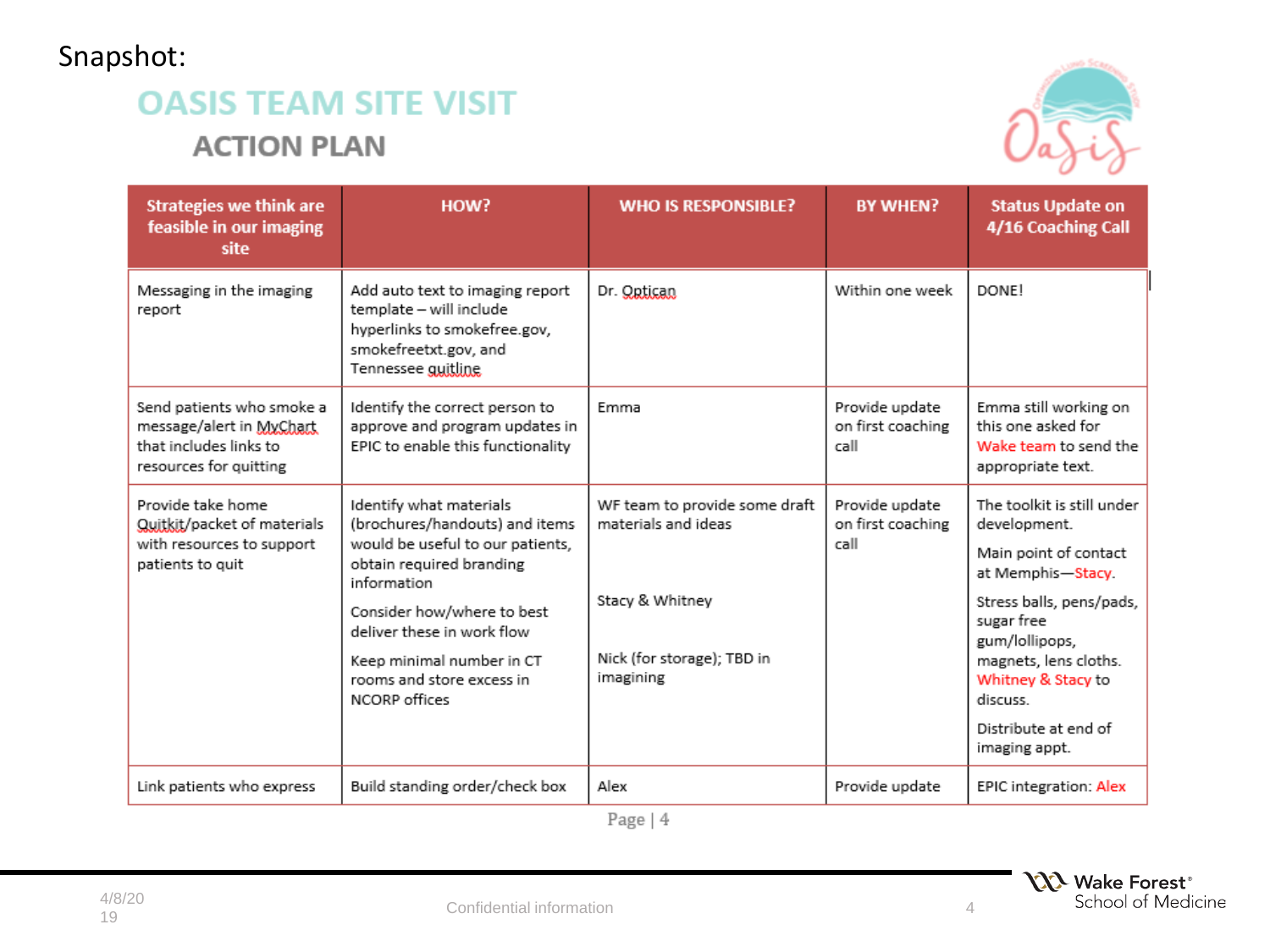

#### % OF CLINICS WHO AGREE CESSATION **SERVICES ARE FEASIBLE & ACCEPTABLE (n=25)**

| NRT/Pharma                                          | 72<br>Acceptable<br>76<br>Feasible |  |  |
|-----------------------------------------------------|------------------------------------|--|--|
| <b>Refer to Onsite Cessation</b><br><b>Services</b> | 84<br>84                           |  |  |
| <b>Offer Counseling</b>                             | 80<br>72                           |  |  |
| <b>Refer to Quitline</b>                            | 84<br>84                           |  |  |
| <b>Document Cessation Support</b>                   | 88<br>96                           |  |  |
| <b>Advise to Quit</b>                               | 96<br>96                           |  |  |
| <b>Ask About Smoking</b>                            | 96<br>96                           |  |  |



5

I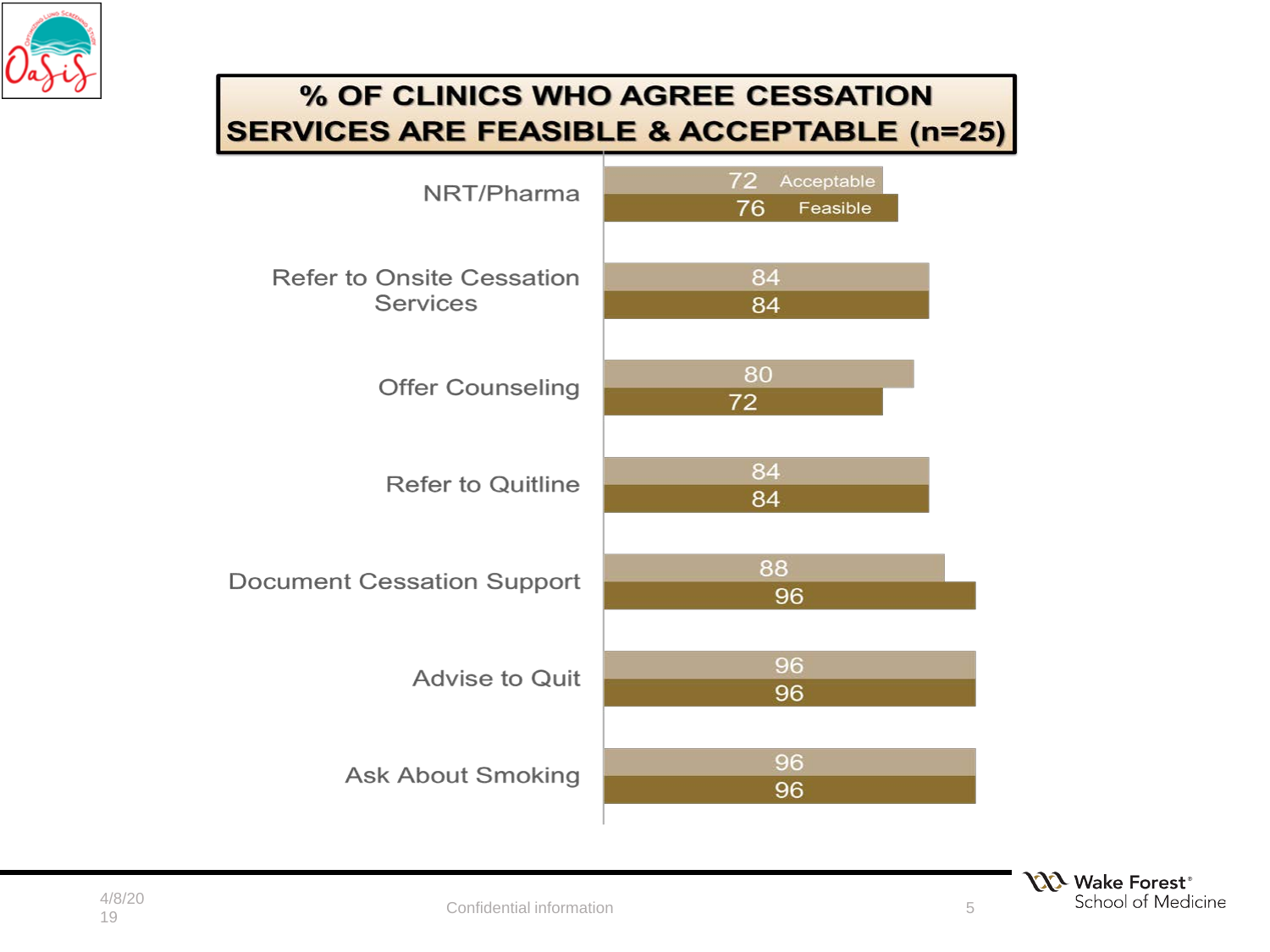

## **Participant Enrollment**

- All 26 sites enrolled
	- Completed 13 intervention site visits w/ action plans
	- All 26 sites will be enrolling patients by March
- 25 of 26 organizational surveys completed
- 60 key informant interviews completed

| Patient Surveys (as of 3/6/19) |                              |                        |                      |                   |  |  |  |
|--------------------------------|------------------------------|------------------------|----------------------|-------------------|--|--|--|
|                                | <b>Baseline</b><br>$n = 543$ | $14$ -day<br>$n = 485$ | 3-month<br>$n = 284$ | 6-month<br>$n=99$ |  |  |  |
| % female                       | 46.22%                       | 45.98%                 | 44.37%               | 46.46%            |  |  |  |
| % racial/ethnic minorities     | 24.68%                       | 23.51%                 | 21.83%               | 24.24%            |  |  |  |
| % 7-day smoking prevalence     | 100%                         | 97.73%                 | 93.66%               | 88.89%            |  |  |  |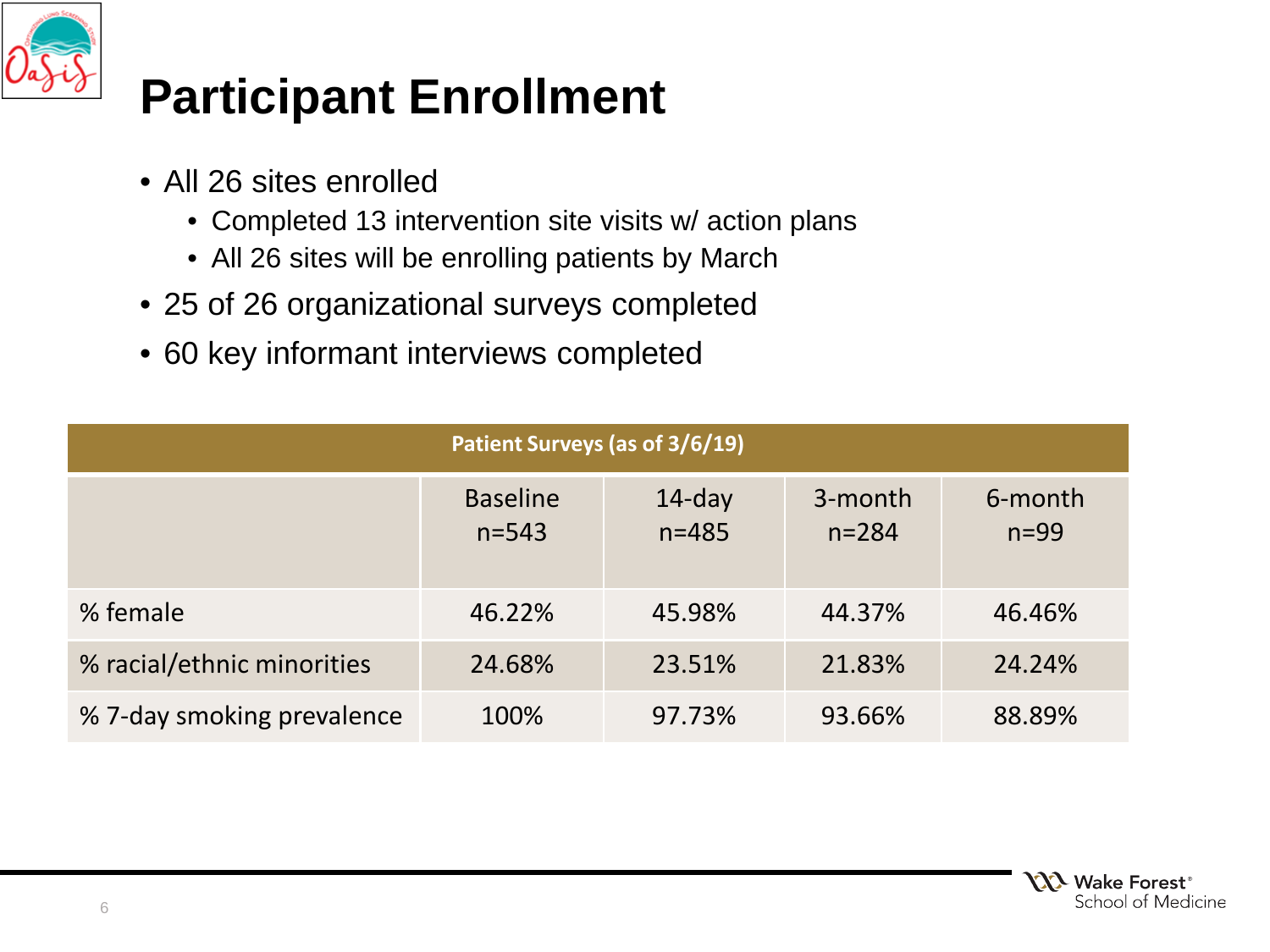

### *Aim 3: Develop and evaluate an implementation toolkit*



**YY's** Wake Forest<sup>®</sup> School of Medicine